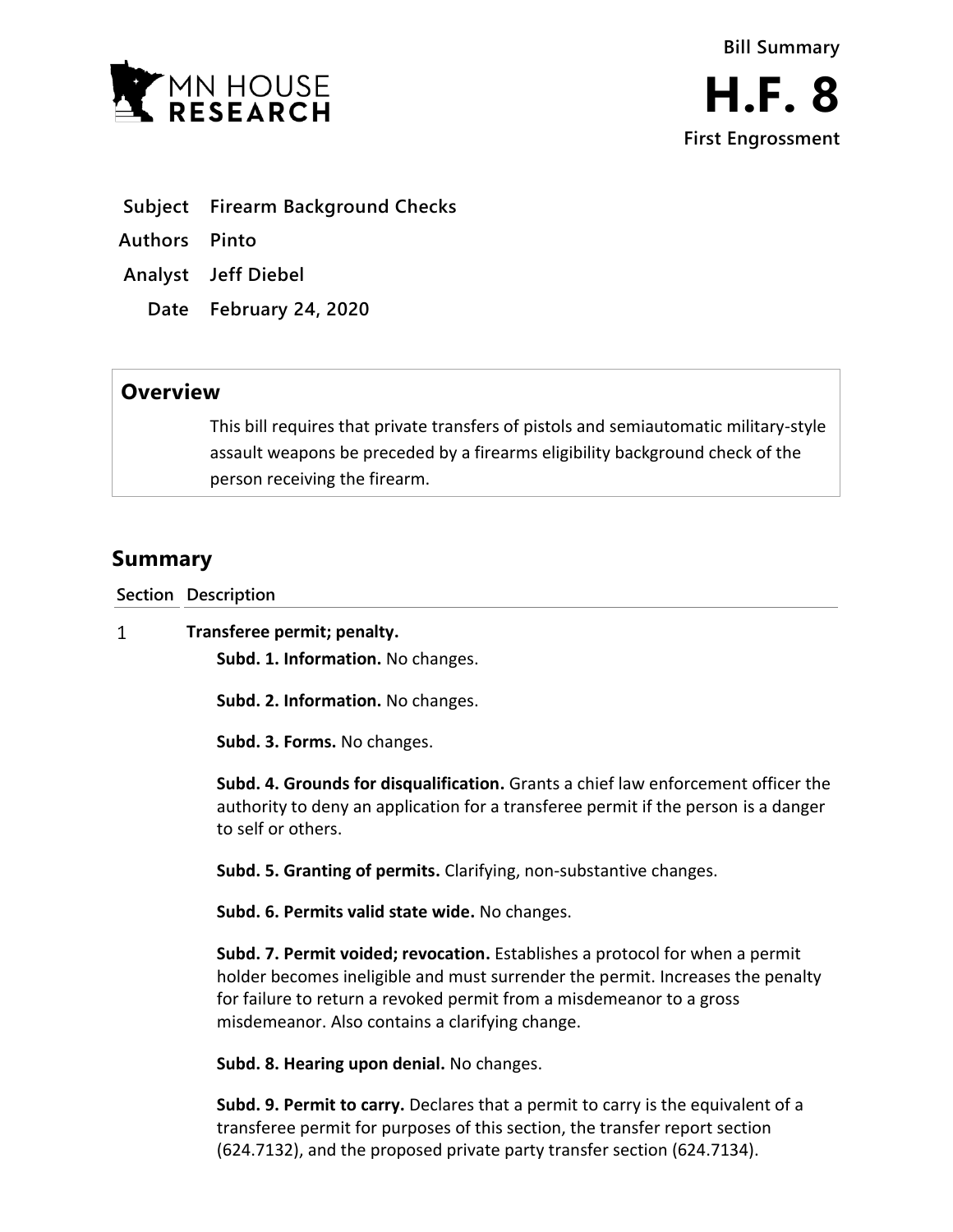### **Section Description**

**Subd. 10. Transfer report not required.** Eliminates the exception to completing a transfer report under section 2 for firearms transfers where a transferee permit is proffered as proof of firearms eligibility.

**Subd. 11. Penalty.** Increases the criminal penalty for making a false statement to obtain a transferee permit from a gross misdemeanor to a felony.

**Subd. 12. Local regulation.** No changes.

#### $\overline{2}$ **Report of transfer.**

**Subd. 1. Required information.** No changes.

**Subd. 2. Investigation.** No changes.

**Subd. 3. Notification.** No changes.

**Subd. 4. Delivery.** Clarifies that the waiting period for a record of transfer is five business days. Also contains technical changes.

**Subd. 5. Grounds for disqualification.** Grants a chief law enforcement officer the authority to deny a transfer application if the person is a danger to self or others.

**Subd. 6. Transferee permit.** Eliminates the option for a person who is approved to receive a firearm through the report of transfer process to automatically receive a transferee permit.

**Subd. 8. Report not required.** Eliminates the exception to the transfer report requirement for those who possess a transferee permit. A person who possesses a valid permit to carry is exempt from the record of transfer process.

**Subd. 9. Number of firearms.** No changes.

**Subd. 10. Restriction on records.** No changes.

**Subd. 11. Forms; cost.** No changes.

**Subd. 12. Exclusions.** No changes.

**Subd. 13. Appeal.** No changes.

**Subd. 14. Transfer to unknown party.** Repeals language penalizing the transfer of firearms to unknown parties. This conduct is penalized elsewhere in statute and the bill.

**Subd. 15. Penalties.** No changes.